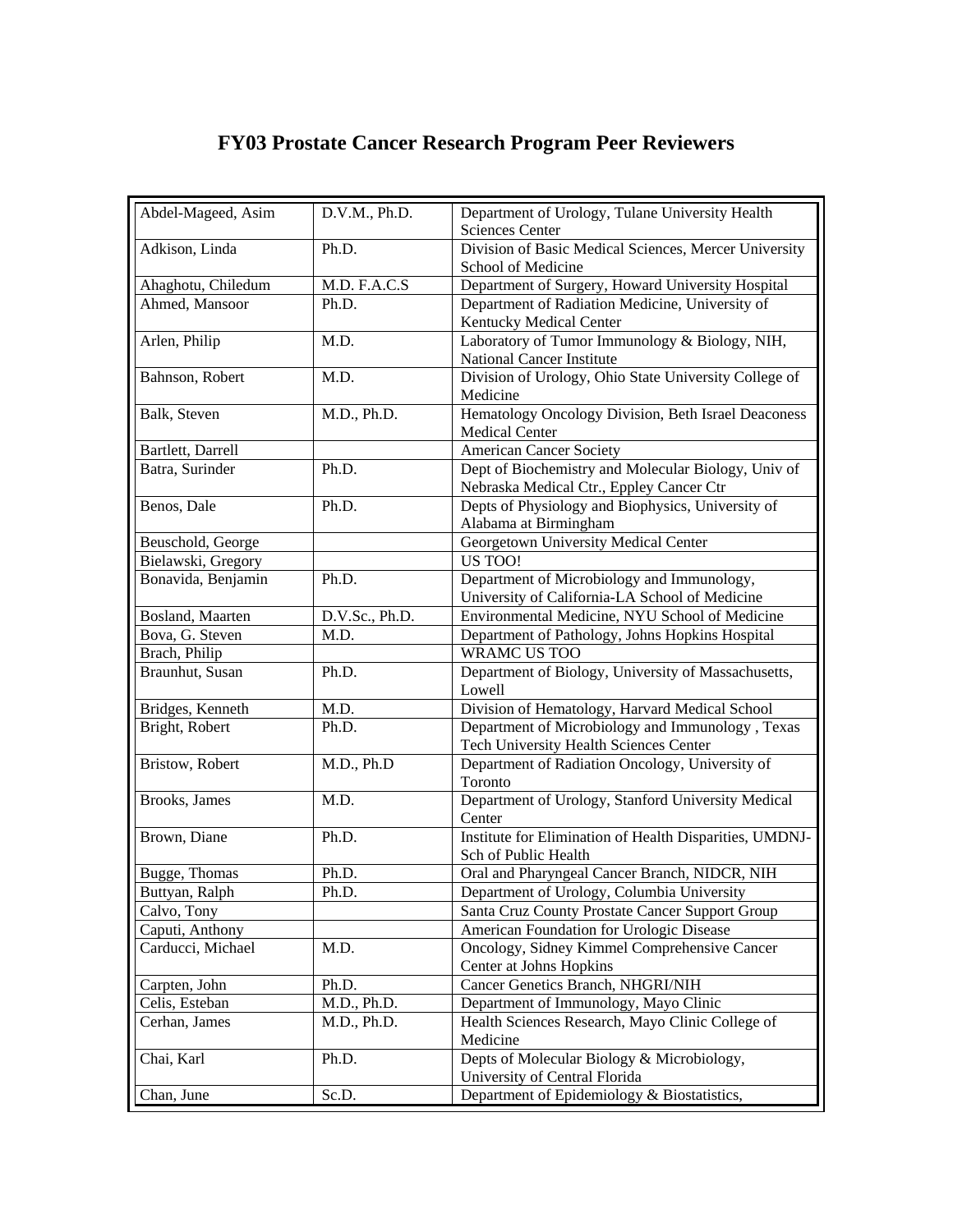|                      |               | University of California, San Francisco                         |
|----------------------|---------------|-----------------------------------------------------------------|
| Chang, Chawnshang    | Ph.D.         | Department of Pathology, University of Rochester                |
|                      |               | <b>Medical Center</b>                                           |
| Chapman, John        | Ph.D.         | Department of Radiation Oncology, Fox Chase Cancer              |
|                      |               | Center                                                          |
| Chatterton, Robert   | Ph.D.         | Department of Obstetrics and Gynecology,                        |
|                      |               | Northwestern University Medical School                          |
| Chavez, Noel         | Ph.D.         | School of Public Health, University of Illinois, Chicago        |
| Chen, Ching-Shih     | Ph.D.         | Division of Medicinal Chemistry, Ohio State University          |
| Chen, Wen            | Ph.D.         | Oncology Research Institute, Greenville Hospital                |
|                      |               | System & Clemson Univ                                           |
| Chen, Yong           | Ph.D.         | Department of Cancer Biology, Wake Forest University            |
| Chinnaiyan, Arul     | M.D., Ph.D.   | Department of Pathology and Urology, University of              |
|                      |               | Michigan                                                        |
| Chrysogelos, Susan   | Ph.D.         | Department of Medicine, University of Michigan                  |
| Clark, Barbara       | Ph.D.         | Biochemistry & Molecular Biology, University of                 |
|                      |               | Louisville                                                      |
| Cohen, Stanley       | M.D.          | Dept. of Pathology and Laboratory Medicine, UMDNJ               |
|                      |               | New Jersey Medical School                                       |
| Conti, Claudio       | D.V.M., Ph.D. | Department of Carcinogenesis, UT M.D. Anderson                  |
|                      |               | <b>Cancer Center</b>                                            |
| Corey, Eva           | Ph.D.         | Department of Urology, University of Washington                 |
| Costello, Les        | Ph.D.         | OCBS/Dental School, University of Maryland                      |
| Cramer, Scott        | Ph.D.         | Department of Cancer Biology, Wake Forest School of<br>Medicine |
| Dahiya, Rajvir       | Ph.D.         | Department of Urology, University of California at San          |
|                      |               | Francisco and VAMC                                              |
| Danks, Mary          | Ph.D.         | Department of Molecular Pharmacology, Saint Jude                |
|                      |               | Children's Research Hospital                                    |
| Davatzikos, Christos | Ph.D.         | Department of Radiology, University of Pennsylvania             |
| Davis, Barry         | Ph.D.         | Scientific Review Administrator                                 |
| Dawson, Laura        | M.D.          | Radiation Oncology, University of Toronto                       |
| Day, Mark            | Ph.D.         | Department of Urology, University of Michigan                   |
| DeLucas, Lawrence    | Ph.D.         | Center for Biophysical Sciences and Engineering,                |
|                      |               | University of Alabama at Birmingham                             |
| Dhir, Rajiv          | M.D.          | Pathology, University of Pittsburgh                             |
| Diana, John          | Ph.D.         | Scientific Review Administrator                                 |
| DiBella, Edward      | Ph.D.         | University of Utah                                              |
| DiCioccio, Richard   | Ph.D.         | Department of Cancer Genetics, Roswell Park                     |
| DiPaola, Robert      | M.D.          | The Cancer Institute of New Jersey                              |
| Djakiew, Daniel      | Ph.D.         | Department of Cell Biology, Georgetown University               |
|                      |               | School of Medicine                                              |
| Djeu, Julie          | Ph.D.         | Department of Interdisciplinary Oncology, USF,                  |
|                      |               | College of Medicine, H. Lee Moffitt Cancer Center               |
| Dong, Jin-Tang       | Ph.D.         | Emory University, Winship Cancer Institute                      |
| Douglas, Joanne      | Ph.D.         | Gene Therapy Center, University of Alabama at<br>Birmingham     |
| Doxsey, Stephen      | Ph.D.         | Department of Molecular Medicine, Univ of                       |
|                      |               | Massachusetts Medical Ctr                                       |
| Duckett, Colin       | Ph.D.         | Pathology, University of Michigan                               |
| Eastham, James       | M.D.          | Department of Urology, Memorial Sloan Kettering                 |
|                      |               | <b>Cancer Center</b>                                            |
| Edwards, Christopher | Ph.D.         | Pain and Palliative Care Center, Duke University                |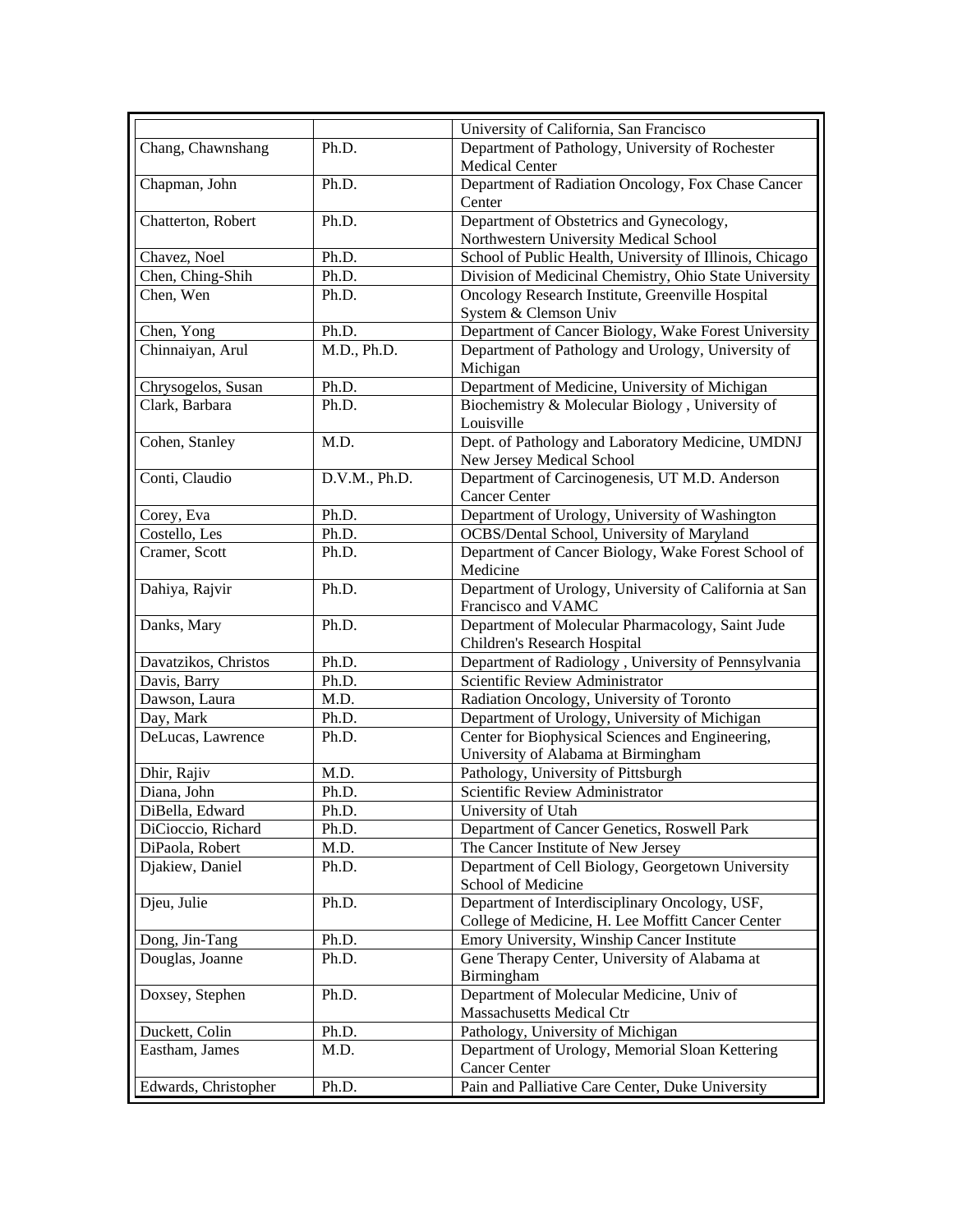|                           |             | <b>Medical Center</b>                                                                 |
|---------------------------|-------------|---------------------------------------------------------------------------------------|
| Eickelberg, William       |             | Southeast Wisconsin Regional Cancer Center                                            |
| El-Ashry, Dorraya         | Ph.D.       | Internal Medicine, Division of Hematology/Oncology,                                   |
|                           |             | University of Michigan Health System                                                  |
| Erhardt, Paul             | Ph.D.       | College of Pharmacy, University of Toledo                                             |
| Espinoza-Delgado, Igor    | M.D.        | Hematology/Oncology Section, National Institute of                                    |
|                           |             | Aging, NIH                                                                            |
| Evans, Lemuel             | Ph.D.       | Scientific Review Administrator                                                       |
| Fawwaz, Rashid            | M.D., Ph.D. | Division of Nuclear Medicine, New York Presbyterian                                   |
|                           |             | Hospital                                                                              |
| Ferrone, Soldano          | M.D., Ph.D. | Department of Immunology, Roswell Park Cancer                                         |
|                           |             | Institute                                                                             |
| Fisher, Darrell           | Ph.D.       | Radiochemical Science and Engineering, Pacific                                        |
|                           |             | Northwest National Laboratory                                                         |
| Fleming, Quince           |             | Southern Maryland Hospital                                                            |
| Flemington, Erik          | Ph.D.       | Department of Pathology, Tulane Univ Health Sciences                                  |
|                           |             | Center                                                                                |
| Foster, Barbara           | Ph.D.       | Pharmacology & Therapeutics, Roswell Park Cancer                                      |
|                           |             | Institute                                                                             |
| Foster, Ken               |             | US TOO Los Robles Regional Medical Center                                             |
| Fraizer, Gail             | Ph.D.       | Department of Biological Sciences, Kent State                                         |
|                           |             | University                                                                            |
| Frankel, Carl             |             | US TOO!                                                                               |
| Ganapathi, Ram            | Ph.D.       | Cancer Center, Cleveland Clinic Foundation                                            |
| Gardner, Thomas           | M.D.        | Department of Urology, Microbiology, Immunology,                                      |
| Gattoni-Celli, Sebastiano | M.D.        | Indiana University Medical Center                                                     |
|                           |             | Dept. of Radiation Oncology & Microbio/Immun,<br>Medical University of South Carolina |
| Gewirtz, David            | Ph.D.       | Department of Medicine, Virginia Commonwealth                                         |
|                           |             | Univ, MCV Campus                                                                      |
| Gillespie, Richard        |             | US TOO Prostate Cancer-GW Univ                                                        |
| Gimotty, Phyllis          | Ph.D.       | Department of Biostatistics & Epidemiology,                                           |
|                           |             | University of Pennsylvania School of Medicine                                         |
| Goins, William            | Ph.D.       | Department of Molecular Genetics & Biochemistry,                                      |
|                           |             | University of Pittsburgh School of Medicine                                           |
| Graff, Jeremy             | Ph.D.       | Cancer Division, Lilly Research Labs, Eli Lilly &                                     |
|                           |             | Company                                                                               |
| Graham, Charles           | Ph.D.       | Dept. of Anatomy and Cell Biology, Queen's University                                 |
| Gray, David               |             | US TOO! Prostate Cancer Survivor Support Groups                                       |
| Gregor, Polly             | Ph.D.       | Department of Medicine, Memorial Sloan-Kettering                                      |
|                           |             | <b>Cancer Center</b>                                                                  |
| Griffith, Jeffrey         | Ph.D.       | Depts of Biochemistry and Molecular Biology,                                          |
|                           |             | University of New Mexico School of Medicine                                           |
| Groshen, Susan            | Ph.D.       | Department of Preventive Medicine, Univ. of Southern                                  |
|                           |             | California-Norris Cancer Center                                                       |
| Gross, Alexander          |             | <b>American Cancer Society</b>                                                        |
| Gulati, Jag               | Ph.D.       | Scientific Review Administrator                                                       |
| Gulley, James             | M.D., Ph.D. | Laboratory of Tumor Immunology and Biology,                                           |
|                           |             | National Cancer Institute                                                             |
| Gumerlock, Paul           | Ph.D.       | Departments of Hematology & Oncology, University of                                   |
|                           |             | California Davis Cancer Center                                                        |
| Gupta, Rishab             | Ph.D.       | Department of Immounodiagnosis, John Wayne Cancer                                     |
|                           |             | Institute                                                                             |
| Hahn, Stephen             | M.D.        | Department of Radiation Oncology, University of                                       |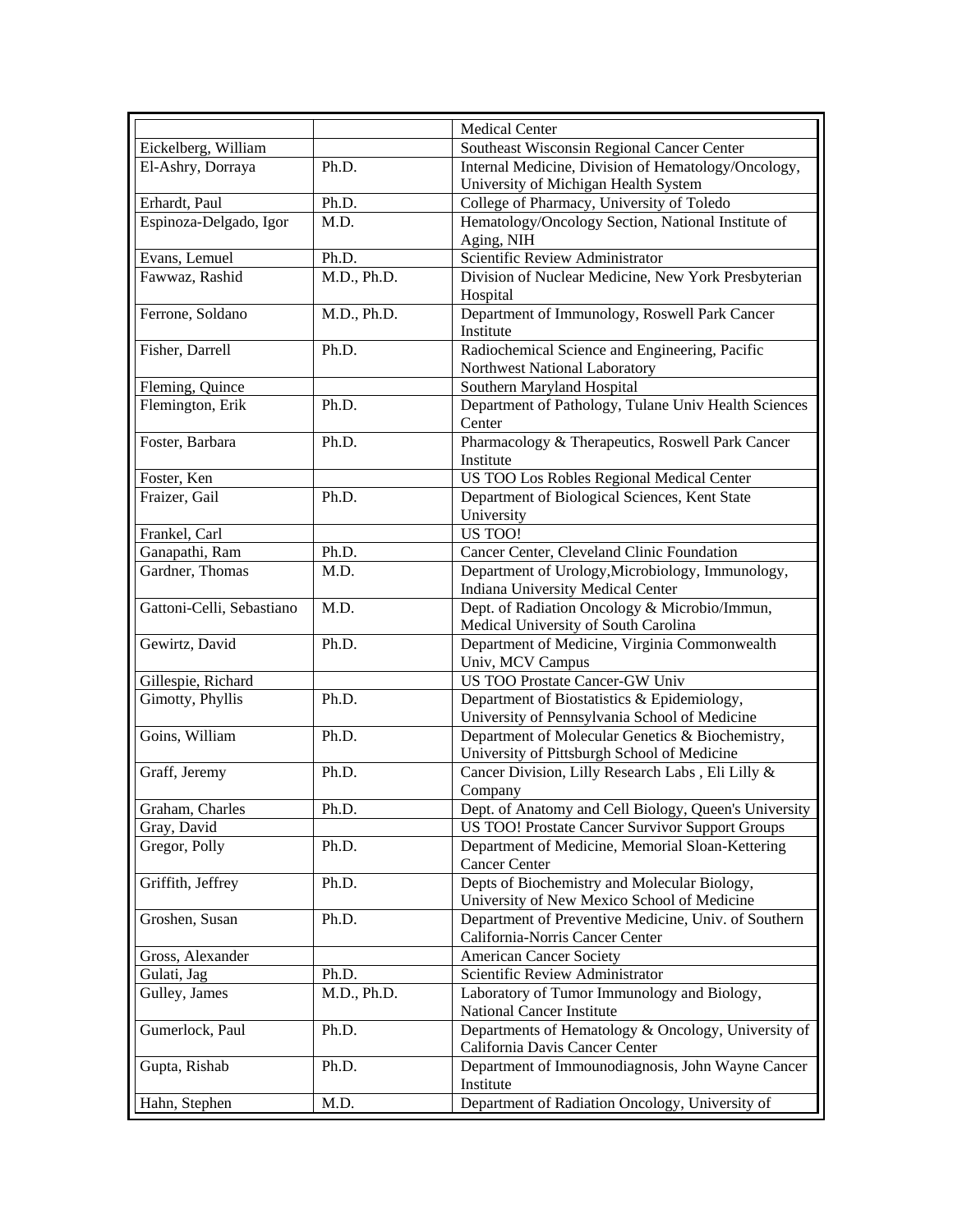|                     |                  | Pennsylvania                                                                                  |
|---------------------|------------------|-----------------------------------------------------------------------------------------------|
| Haimovitz-Friedman, | Ph.D.            | Department of Radiation and Oncology, Memorial                                                |
| Adriana             |                  | Sloan Kettering Cancer Institute                                                              |
| Hall, Simon         | M.D.             | Department of Urology, Mount Sinai School of                                                  |
|                     |                  | Medicine                                                                                      |
| Hallman, D. Michael | Ph.D.            | School of Public Health, University of Texas                                                  |
| Hamelburg, Emanuel  |                  | <b>Massachusetts Prostate Cancer Coalition</b>                                                |
| Harris, Robert      | M.D.             | Department of Radiology, Dartmouth Hitchcock                                                  |
|                     |                  | <b>Medical Center</b>                                                                         |
| Haun, Randy         | Ph.D.            | Department of Pathology, U. Arkansas for Medical                                              |
|                     |                  | Sciences                                                                                      |
| Haut, Michael       | M.D.             | Medicine - Oncology/Hematology, Pennsylvania                                                  |
|                     |                  | Hospital                                                                                      |
| Haynes, Peter       |                  | Tempe St. Lukes Hospital                                                                      |
| Hein, David         | Ph.D.            | Dept of Pharmacology and Toxicology, University of                                            |
|                     |                  | Louisville School of Medicine                                                                 |
| Helferich, William  | Ph.D.            | Department of Food Science and Human Nutrition,                                               |
|                     |                  | University of Illinois                                                                        |
| Helman, Sandy       | Ph.D.            | Scientific Review Administrator                                                               |
| Hemstreet, George   | III, M.D., Ph.D. | Department of Urologic Surgery, Nebraska Medical                                              |
|                     |                  | Center                                                                                        |
| Hendrich, Suzanne   | Ph.D.            | Department of Food Science and Human Nutrition,                                               |
|                     |                  | Iowa State University                                                                         |
| Heston, Warren D.W. | Ph.D.            | Department of Cancer Biology ND-50, Lerner Research                                           |
|                     |                  | Institute                                                                                     |
| Hill, Colin         | Ph.D.            | Dept. of Radiation Oncology, University of Southern                                           |
|                     |                  | California                                                                                    |
| Ho, Shuk-Mei        | Ph.D.            | Department of Surgery/Urology Division, University of                                         |
|                     |                  | Massachusetts Medical School                                                                  |
| Holt, Shawn         | Ph.D.            | Departments of Pathology and of Human Genetics,                                               |
|                     | Ph.D.            | Medical College of Virginia Commonwealth University                                           |
| Horowitz, Jonathan  |                  | Dept. of Molecular Biomedical Sciences, NC State<br>University College of Veterinary Medicine |
| Housley, Paul       | Ph.D.            | Dept of Pharmacology, Physiology & Neuroscience,                                              |
|                     |                  | USC School of Medicine                                                                        |
| Hovastak, Michael   |                  | Troy & Dollie Smith Cancer Center, Integris Baptist                                           |
|                     |                  | Medical Center                                                                                |
| Hsieh, Jer-Tsong    | Ph.D.            | Department of Urology, University of Texas                                                    |
|                     |                  | Southwestern Medical Center at Dallas                                                         |
| Huang, Jiaoti       | M.D., Ph.D.      | Department of Pathology, U. Rochester Medical Center                                          |
| Huda, Amir          | Ph.D.            | Department of Physics, California State University,                                           |
|                     |                  | Fresno                                                                                        |
| Hurwitz, Arthur     | Ph.D.            | Department of Microbiology and Immunology, SUNY                                               |
|                     |                  | <b>Upstate Medical Center</b>                                                                 |
| Ittmann, Michael    | M.D., Ph.D.      | Department of Research Service, Houston VAMC                                                  |
| Jain, Aridaman      |                  | <b>American Cancer Society</b>                                                                |
| Jarrard, David      | M.D.             | Department of Surgery/Division of Urology, University                                         |
|                     |                  | of Wisconsin                                                                                  |
| Jeng, Meei-Huey     | Ph.D.            | Department of Medicine, Hematology/Oncology,                                                  |
|                     |                  | Indiana University                                                                            |
| Johnson, Carolyn    | Ph.D.            | Department of Community Health Sciences, Tulane                                               |
|                     |                  | University School of Public Health and Tropical                                               |
|                     |                  | Medicine                                                                                      |
| Johnson, Michael    | Ph.D.            | Department of Oncology, Georgetown University,                                                |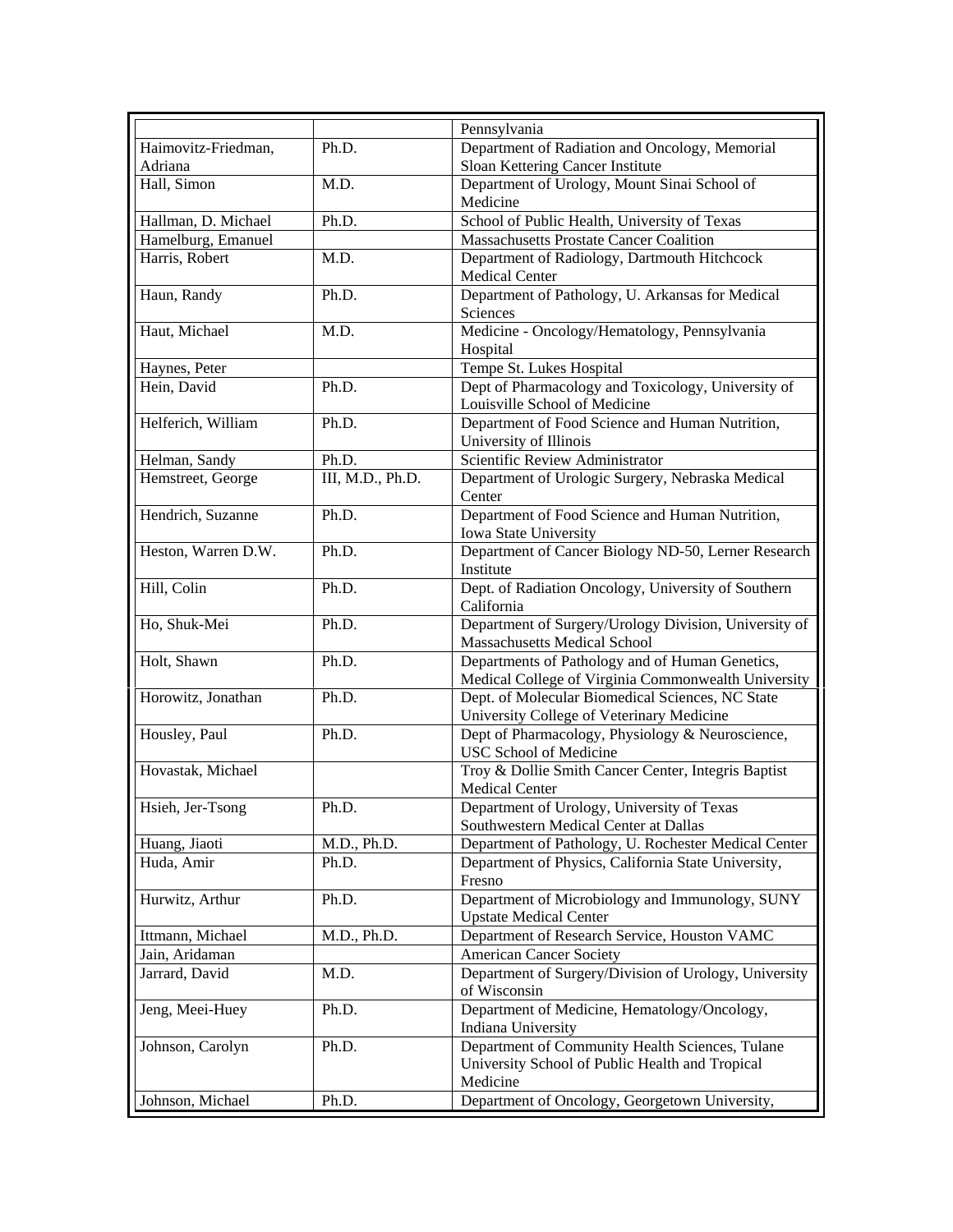|                    |               | Lombardi Cancer Center                                                           |
|--------------------|---------------|----------------------------------------------------------------------------------|
| Johnson, Steven    | Ph.D.         | Department of Pharmacology, University of                                        |
|                    |               | Pennsylvania                                                                     |
| Jonekos, Stan      |               | <b>US TOO!</b> International                                                     |
| Jones, David       |               | US TOO! International                                                            |
| Kan-Mitchell, June | Ph.D.         | Pathology / Microbiology and Immunology, Karmanos                                |
|                    |               | <b>Cancer Institute</b>                                                          |
| Kasper, Susan      | Ph.D.         | Department of Urologic Surgery, Vanderbilt University                            |
|                    |               | <b>Medical Center</b>                                                            |
| Kast, W. Martin    | Ph.D.         | Cardinal Bernardin Cancer Center, Loyola University                              |
|                    |               | Chicago                                                                          |
| Kazanietz, Marcelo | Ph.D.         | Center for Experimental Therapeutics, Univ. of                                   |
|                    |               | Pennsylvania Sch. of Medicine                                                    |
| Keefer, Garrett    | Ph.D.         | Scientific Review Administrator                                                  |
| Keller, Evan       | D.V.M., Ph.D. | Department of Pathology, University of Michigan                                  |
| Keller, Jonathan   | Ph.D.         | Basic Research Program, SAIC-Inc, National Cancer                                |
|                    |               | <b>Institute-Frederick</b>                                                       |
| Kendra, Kari       | M.D., Ph.D    | Internal Medicine-Hematology/Oncology Division,                                  |
|                    |               | Arthur James Cancer Hospital, OSU                                                |
| Keri, Ruth         | Ph.D.         | Department of Pharmacology, Case Western Reserve                                 |
|                    |               | University                                                                       |
| Kilbridge, Kerry   | M.D.          | Health Evaluation Sciences, University of Virginia                               |
| Kim, Hyeong-Reh    | Ph.D.         | Department of Pathology, Wayne State University                                  |
| Kinch, Michael     | Ph.D.         | Department of Cell Biology, MedImmune Inc.                                       |
| Kobus, William     |               | US TOO! International                                                            |
| Kothari, Manish    | Ph.D.         | Department of Imaging Technology, Synarc                                         |
| Kuchta, Robert     | Ph.D.         | Department of Chemistry & Biochemistry, University                               |
|                    |               | of Colorado at Boulder                                                           |
| Kulp, Donald       |               | Pennsylvania Prostate Cancer Coalition (PPCC)                                    |
| Kumar, M. Vijay    | Ph.D.         | Section of Urology, Medical College of Georgia                                   |
| Kung, Hsing-Jien   | Ph.D.         | Basic Science, University of California-Davis Cancer                             |
|                    |               | Center                                                                           |
| Kurt, Robert       | Ph.D.         | Department of Biology, Lafayette College                                         |
| Kwak-Kim, Joanne   | M.D.          | Obstetrics and Gynecology, Rosalind Franklin                                     |
|                    |               | University of Medicine and Science                                               |
| Kwon, Eugene       | M.D.          | Departments of Urology and Immunology, Mayo Clinic                               |
|                    |               | and Comprehensive Cancer Center                                                  |
| Lafrado, Louis     | Ph.D.         | L&D Associates Consulting Group                                                  |
| LaHann, Thomas     | Ph.D.         | Mitretek Systems                                                                 |
| Lamb, Dolores      | Ph.D.         | Department of Urology/Cell Biology, Baylor College of                            |
|                    |               | Medicine                                                                         |
| Lange, Carol       | Ph.D.         | Department of Medicine, University of Minnesota                                  |
|                    |               | <b>Cancer Center</b>                                                             |
| Leach, Fredrick    | M.D., Ph.D    | Scott Department of Urology, Baylor College of                                   |
|                    |               | Medicine                                                                         |
| Lee, Chung         | Ph.D.         | Department of Urology, Northwestern University<br>Medical School                 |
|                    |               |                                                                                  |
| Lee, Eva           | Ph.D.         | Georgia Institute of Technology, School of Industrial<br>and Systems Engineering |
| Lewis, Lionel      | MB.BCh., M.D. | Dept. of Medicine, Dartmouth College                                             |
| Lin, Sue-Hwa       | Ph.D.         | Department of Molecular Pathology, The University of                             |
|                    |               | Texas M. D. Anderson Cancer Center                                               |
| Lin, Young         | D.V.M., Ph.D. | Department of Veterinary Biosciences, Ohio State                                 |
|                    |               |                                                                                  |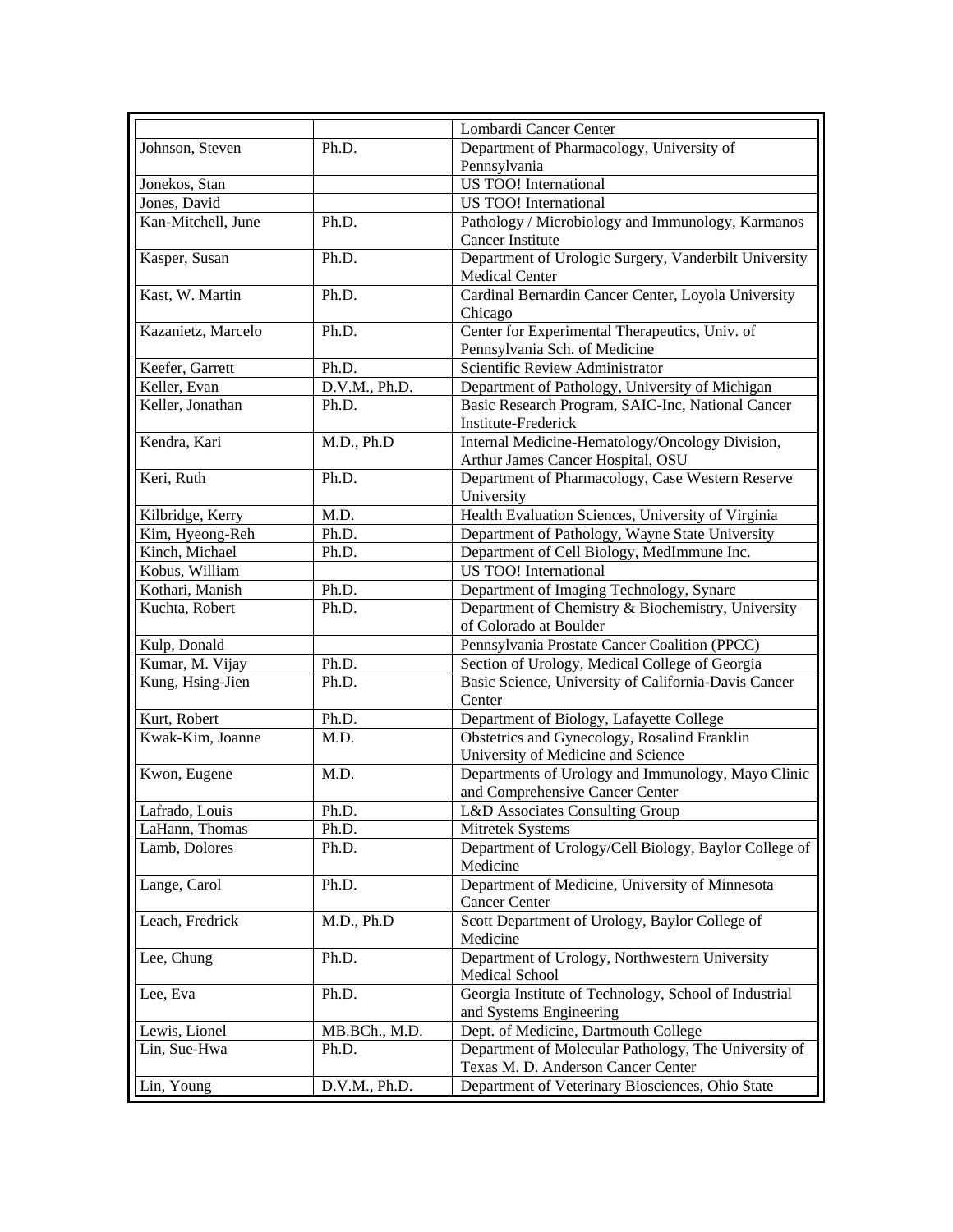| University<br>Lingrel, Jerry<br>Department of Molecular Genetics, University of<br>Ph.D.<br>Cincinnati College of Medicine<br>Ph.D.<br>Molecular Urology Laboratory, Brigham and Women's<br>Liu, Brian |  |
|--------------------------------------------------------------------------------------------------------------------------------------------------------------------------------------------------------|--|
|                                                                                                                                                                                                        |  |
|                                                                                                                                                                                                        |  |
|                                                                                                                                                                                                        |  |
| Hospital                                                                                                                                                                                               |  |
| Department of Pathology, Albert Einstein College of<br>M.D., Ph.D.<br>Locker, Joseph                                                                                                                   |  |
| Medicine                                                                                                                                                                                               |  |
| Department of Urology/Cell Matrix Biology Lab,<br>Lokeshwar, Balakrishna<br>Ph.D.                                                                                                                      |  |
| University of Miami, School of Medicine                                                                                                                                                                |  |
| Lokeshwar, Vinata<br>Ph.D.<br>Department of Urology, University of Miami School of                                                                                                                     |  |
| Medicine                                                                                                                                                                                               |  |
| Department of Immunology, BBI Biotech Research<br>M.D., Ph.D.<br>Lopaczynski, Włodek<br>Laboratories                                                                                                   |  |
| Oncology Drug Discovery, Bristol-Myers Squibb<br>Lorenzi, Matthew<br>Ph.D.                                                                                                                             |  |
| Lu, Michael<br>Ph.D.<br>Urology Research, Brigham and Women's Hospital                                                                                                                                 |  |
| Lubaroff, David<br>Urology, University of Iowa<br>Ph.D.                                                                                                                                                |  |
| Scientific Review Administrator<br>Lum, Clark<br>Ph.D.                                                                                                                                                 |  |
| M.D., D.Sc.<br>Cancer Center, Roger Williams Medical Center<br>Lum, Lawrence                                                                                                                           |  |
| Department of Urology, 7306 CCGC, The University of<br>Macoska, Jill<br>Ph.D.                                                                                                                          |  |
| Michigan                                                                                                                                                                                               |  |
| Department of Chemistry, University of Vermont<br>Madalengoitia, Jose<br>Ph.D.                                                                                                                         |  |
| Ph.D., M.P.H.<br>Mandelson, Margaret<br>Center for Health Studies, Group Health Cooperative of                                                                                                         |  |
| <b>Puget Sound</b>                                                                                                                                                                                     |  |
| Ruttenberg Cancer Center, Mount Sinai School of<br>Manfredi, James<br>Ph.D.                                                                                                                            |  |
| Medicine                                                                                                                                                                                               |  |
| Scientific Review Administrator<br>Mannarino, Maria<br>M.D.                                                                                                                                            |  |
| Department of Medicine/Hematology/Oncology, Weill<br>Marcus, Aaron<br>M.D.                                                                                                                             |  |
| Medical College-Cornell University                                                                                                                                                                     |  |
| Pennsylvania Prostate Cancer Coalition<br>Marfyak, Jan                                                                                                                                                 |  |
| M.D., Ph.D<br>Martignetti, John<br>Departments of Human Genetics, Pediatrics & Cancer                                                                                                                  |  |
| Center, Mount Sinai School of Medicine                                                                                                                                                                 |  |
| Massik, George<br>US TOO! of Western New York                                                                                                                                                          |  |
| US TOO! of Western New York<br>Masters, Joseph                                                                                                                                                         |  |
| McBain, John<br>Medicine, Dartmouth Medical School<br>Ph.D.                                                                                                                                            |  |
| McKee, Herbert<br>US TOO! International                                                                                                                                                                |  |
| US Too of Western New York<br>McLaughlin, William                                                                                                                                                      |  |
| School of Nursing, University of Maryland Baltimore<br>McLeskey, Sandra<br>Ph.D.                                                                                                                       |  |
| Cancer Prevention & Research Center, Washington<br>Ph.D.<br>Meadows, Gary                                                                                                                              |  |
| <b>State University College of Pharmacy</b>                                                                                                                                                            |  |
| Mehta, Rajeshwari<br>Department of Surgical Oncology, University of Illinois<br>Ph.D.                                                                                                                  |  |
| <b>Medical Center</b>                                                                                                                                                                                  |  |
| Chemistry, Washington State University<br>Meier, G. Patrick<br>Ph.D.                                                                                                                                   |  |
| Mergo, Patricia<br>Department of Radiology, UF COM<br>M.D.                                                                                                                                             |  |
| Department of Pathology, New York University<br>Meruelo, Daniel<br>Ph.D.<br><b>Medical Center</b>                                                                                                      |  |
| Miaux, Yves<br>M.D.<br>Synarc                                                                                                                                                                          |  |
| Miller, Donald<br>M.D., Ph.D.<br>James Graham Brown Cancer Center                                                                                                                                      |  |
| Morris, Patricia<br>Population Council, The Rockefeller University<br>Ph.D.                                                                                                                            |  |
| Mukhtar, Hasan<br>Ph.D.<br>Department of Dermatology, University of Wisconsin,                                                                                                                         |  |
| Med SC Center                                                                                                                                                                                          |  |
| Scientific Review Administrator<br>Mulhern, Sally<br>Ph.D.                                                                                                                                             |  |
| Murillo, Rudy<br>US TOO! International                                                                                                                                                                 |  |
| Nanda, Navreet<br>Department of Microbiology and Immunology,<br>Ph.D.                                                                                                                                  |  |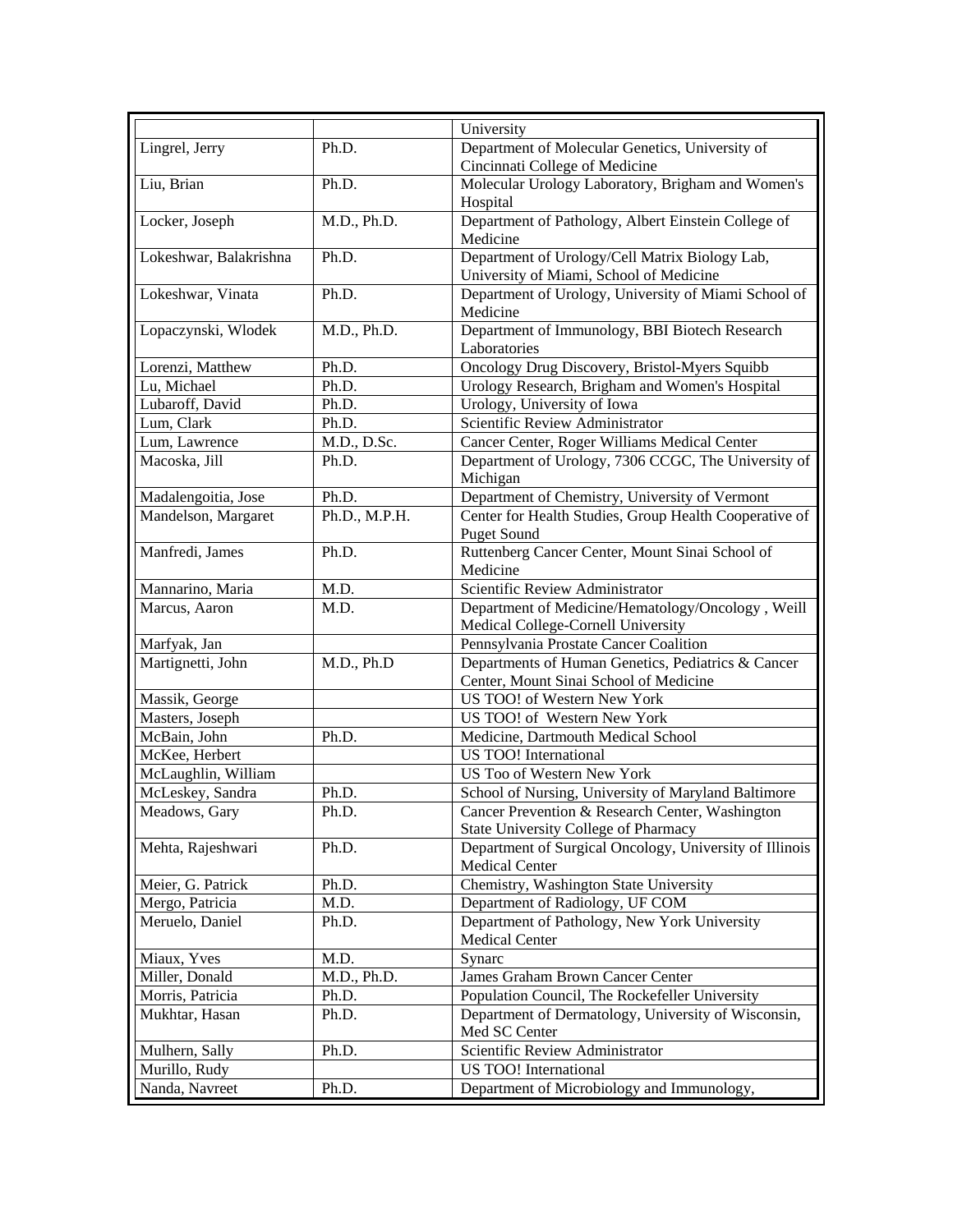|                       |               | Georgetown University                                   |
|-----------------------|---------------|---------------------------------------------------------|
| Narayan, Satya        | Ph.D.         | UF Shands Cancer Center, University of Florida          |
| Narla, Mohandas       | Sc.D.         | New York Blood Center, Lindsley F. Kimball Research     |
|                       |               | Institute                                               |
| Neckers, Leonard      | Ph.D.         | Cell and Cancer Biology Branch,, NCI                    |
| Nelson, Mark          | Ph.D.         | Department of Pathology, University of Arizona          |
| Niles, Richard        | Ph.D.         | Dept of Biochemistry and Molecular Biology, Marshall    |
|                       |               | University School of Medicine                           |
| Nishimura, Michael    | Ph.D.         | Department of Surgery, University of Chicago Medical    |
|                       |               | Center                                                  |
| Noguchi, Constance    | Ph.D.         | Laboratory of Chemical Biology, NIDDK/NIH               |
| Nutter, John          | Ph.D.         | Scientific Review Administrator                         |
| O'Connell, Peter      | Ph.D.         | Human Genetics, Virginia Commonwealth University        |
| Oh, William           | M.D.          | Lank Center for Genitourinary Oncology, Dana Farber     |
|                       |               | <b>Cancer Institute</b>                                 |
| O'Hara, Dennis        |               | Man to Man, American Cancer Society                     |
| Olive, Peggy          | Ph.D.         | Medical Biophysics Department, British Columbia         |
|                       |               | <b>Cancer Research Centre</b>                           |
| Olsen, Phillip        |               | US TOO! International                                   |
| Olumi, Aria           | M.D.          | Division of Urologic Surgery, Beth Israel Deaconess     |
|                       |               | Med Ctr/Harvard Medical School                          |
| Ornstein, David       | M.D.          | Department of Urology, University of California, Irvine |
| O'Rourke, Maureen     | Ph.D.         | University of North Carolina, Greensboro                |
| Ove, Peter            | Ph.D.         | Scientific Review Administrator                         |
| Parra-Medina, Deborah | Ph.D., M.P.H. | Department of Health Promotion, Education and           |
|                       |               | Behavior, University of South Carolina                  |
| Pawlicki, Todd        | Ph.D.         | Department of Radiation Oncology, Stanford University   |
|                       |               | School of Medicine                                      |
| Peehl, Donna          | Ph.D.         | Department of Urology, Stanford University Medical      |
|                       |               | Center                                                  |
| Peehl, Donna          | Ph.D.         | Department of Urology, Stanford University Medical      |
|                       |               | Center                                                  |
| Penn, Linda           | Ph.D.         | Department of Cellular and Molecular Biology, Ontario   |
|                       |               | <b>Cancer Institute</b>                                 |
| Perales, Miguel-Angel | M.D.          | Bone Marrow Transplant Service, Memorial Sloan          |
|                       |               | Kettering Cancer Center                                 |
| Perez-Stable, Carlos  | Ph.D.         | Miami V.A. Medical Center                               |
| Perz, Catherine       | Ph.D.         | Department of Psychology, University of Houston         |
|                       |               | Victoria                                                |
| Peschel, Richard      | M.D., Ph.D.   | Department of Therapeutic Radiology HRT 142, Yale       |
|                       |               | University School of Medicine                           |
| Pettaway, Curtis      | M.D.          | Department of Urology, The University of Texas M. D.    |
|                       |               | <b>Anderson Cancer Center</b>                           |
| Prochownik, Edward    | M.D., Ph.D.   | Division of Hematology/Oncology, Children's Hospital    |
|                       |               | of Pittsburgh                                           |
| Raffo, Anthony        | Ph.D.         | Division of Medical Oncology, Columbia University       |
| Ramsay, Alistair      | Ph.D.         | Medicine/Gene Therapy, LSU Health Sciences Center       |
| Rane, Stanley         | Ph.D          | Molecular Human Physiology, Fujisawa Research           |
|                       |               | <b>Institute of America</b>                             |
| Reddy, E. Premkumar   | Ph.D.         | Fels Research Institute, Temple University School of    |
|                       |               | Medicine                                                |
| Richardson, Barbara   | Ph.D.         | Scott Department of Urology, Baylor College of          |
|                       |               | Medicine                                                |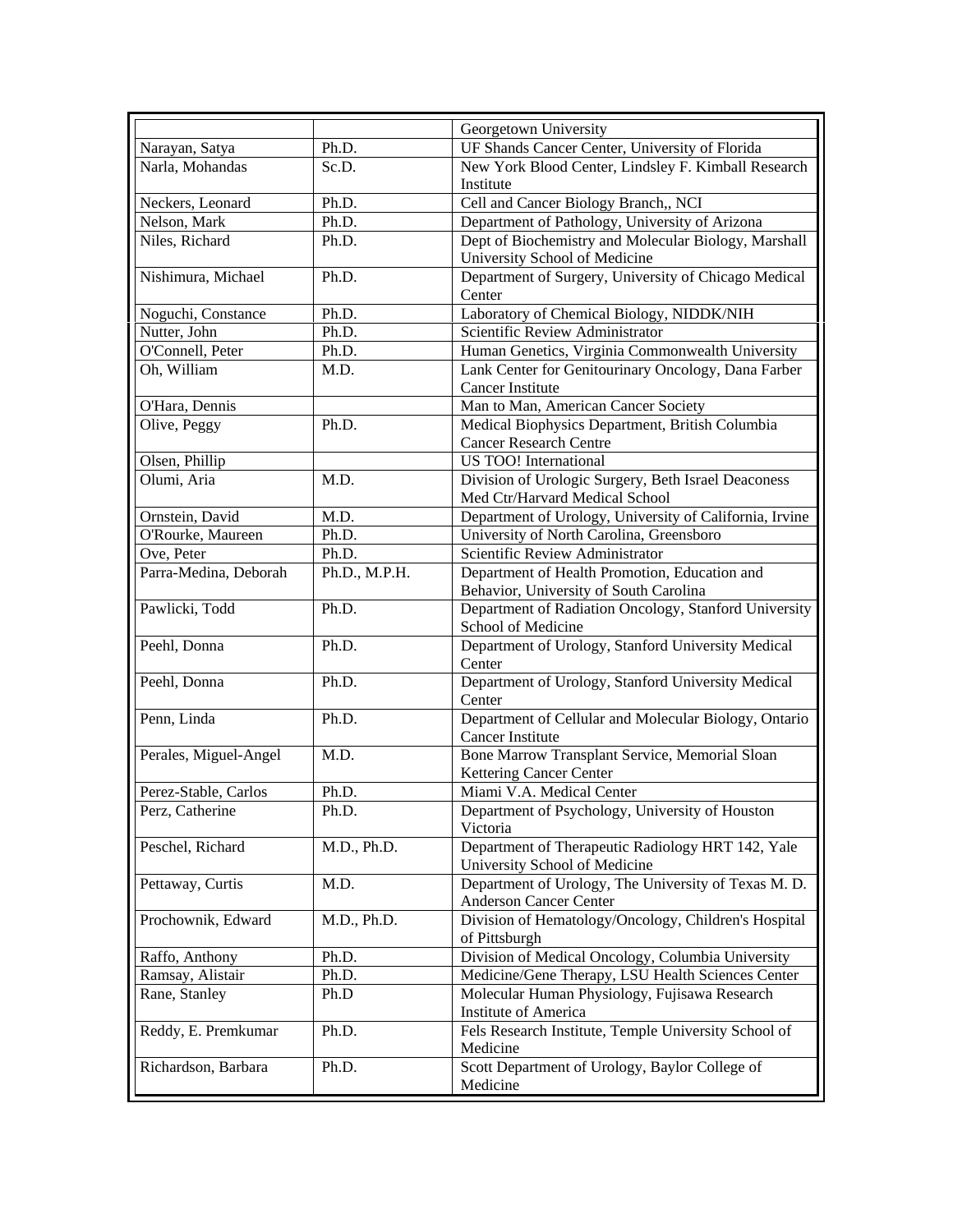| Riese, David             | II, Ph.D.    | Medicinal Chemistry and Molecular Pharmacology,                                       |
|--------------------------|--------------|---------------------------------------------------------------------------------------|
|                          | Ph.D.        | <b>Purdue University</b>                                                              |
| Rinker-Schaeffer, Carrie |              | Department of Surgery/Urology, University of Chicago                                  |
| Ritter, Mark             | M.D., Ph.D.  | Department of Human Oncology, University of<br>Wisconsin-Madison                      |
| Roberts, Charles         | Jr, Ph.D.    | Department of Pediatrics, Oregon Health and Science<br>University                     |
| Robinson, Bruce          |              | US TOO! International                                                                 |
| Rodgers, Charles         | Ph.D.        | Scientific Review Administrator                                                       |
| Ross, Jeffrey            | M.D.         | Department of Oncology, McArdle Laboratory                                            |
| Rowley, David            | Ph.D.        | Molecular and Cellular Biology, Baylor College of<br>Medicine                         |
| Rubin, Mark              | M.D.         | Department of Pathology, Brigham and Womens<br>Hospital                               |
| Rui, Hallgeir            | M.D., Ph.D.  | Department of Oncology, Georgetown University,<br>Lombardi Cancer Center              |
| Sadar, Marianne          | Ph.D.        | Department of Cancer Endocrinology, British Columbia                                  |
|                          |              | <b>Cancer Agency</b>                                                                  |
| Sandberg, Howard         | Ph.D.        | Scientific Review Administrator                                                       |
| Sande, Brad              |              | Olean Man-to-Man, Prostate Cancer Education and                                       |
|                          |              | <b>Support Group</b>                                                                  |
| Sartor, Oliver           | M.D.         | Medicine, LSU Medical School                                                          |
| Savage, Gale             | M.D., M.P.H. | Scientific Review Administrator                                                       |
| Savage, Gale             | M.D., M.P.H. | Scientific Review Administrator                                                       |
| Saw, Cheng               | Ph.D.        | <b>UPMC</b> Cancer Pavilion                                                           |
| Schmitt, Mark            | Ph.D.        | Biochemistry and Molecular Bilogy, SUNY Upstate                                       |
|                          |              | Medical University                                                                    |
| Schneider, Barbara       | Ph.D.        | Department of Pathology, Louisiana State University<br>Health Sciences Center         |
| Sens, Donald             | Ph.D.        | Department of Surgery, School of Medicine and Health<br>Sciences                      |
| Shah, Girish             | Ph.D.        | Department of Pharmaceutical Sciences, University of<br>Louisiana                     |
| Shain, Sydney            | Ph.D.        | Department of Obstetrics and Gynecology, University<br>of Texas Health Science Center |
| Shekhar, Malathy         | Ph.D.        | Breast Cancer Program, Karmanos Cancer Institute                                      |
| Sheng, Shijie            | Ph.D.        | Department of Pathology, Wayne State University                                       |
|                          |              | School of Medicine                                                                    |
| Shi, Yufang              | Ph.D.        | Department Molecular                                                                  |
|                          |              | Genetics/Microbiology/Immunology, Robert Wood                                         |
|                          |              | Johnson Medical School, UMDNJ                                                         |
| Sholes, Westley          |              | California Prostate Cancer Coalition                                                  |
| Showalter, Paul          |              | South Shore Hospital Prostate Support Group                                           |
| Siegal, Gene             | M.D., Ph.D.  | Department of Pathology, University of Alabama at<br>Birmingham                       |
| Signoretti, Sabina       | M.D.         | Dept. of Pathology, Brigham and Women's Hospital,<br>Harvard Medical School           |
| Sikes, Robert            | Ph.D.        | Department of Biological Sciences, University of<br>Delaware                          |
| Skramstad, Gary          |              | US TOO, St Cloud                                                                      |
| Sloboda, Walter          | M.A.         | Scientific Review Administrator                                                       |
| Slovin, Susan            | M.D., Ph.D.  | Department of Medicine, Memorial Sloan Kettering                                      |
|                          |              | <b>Cancer Center</b>                                                                  |
| Smith, Allen             | M.S.         | Scientific Review Administrator                                                       |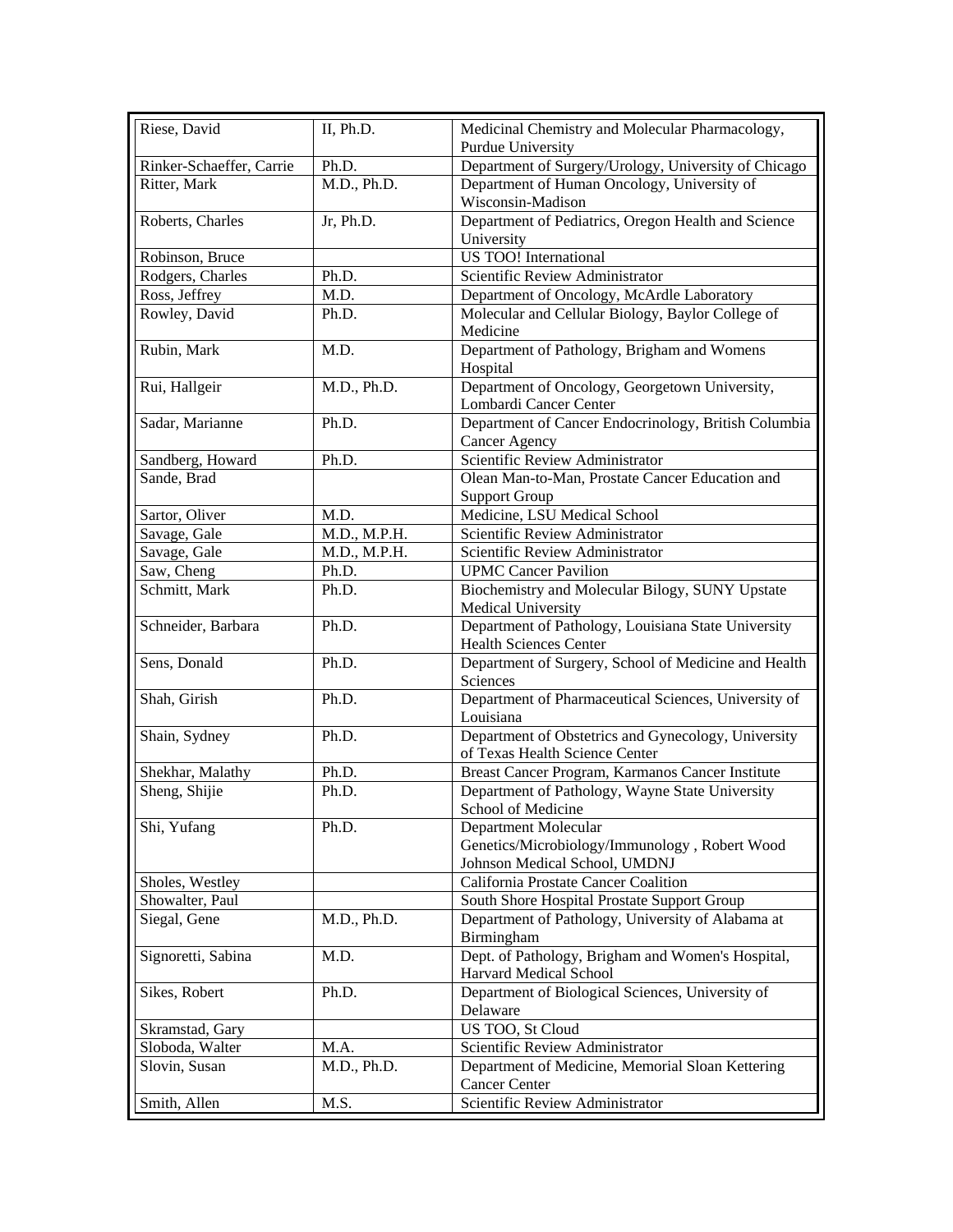| PAACT, INC.<br>Sommers, Bernard<br>Ph.D.<br>Therapeutic Radiology-Radiation Oncology, University<br>Song, Chang<br>of Minnesota Med. School<br>Spielmann, H. Peter<br>Dept. of Molecular & Cellular Biochemistry, University<br>Ph.D.<br>of Kentucky<br>Us Too of Greenville South Carolina<br>Stamler, Arthur<br>Stanton, Francis<br>Prostate Cancer Networking Group (Cincinnati)<br>M.D., Ph.D.<br>Department of Radiation Onology, M.D. Anderson<br>Stevens, Craig<br><b>Cancer Center</b><br>Anne Arundel Medical Cancer Prostate Support Group<br>Stevens, Ernest<br>Stewart, Juarine<br>Ph.D.<br>Biological Sciences, Clark Atlanta University<br>WRAMC, US TOO<br>Stierman, Joseph<br>Stokes, Nathaniel<br>Anne Arundel Medical Cancer Prostate Support Group<br>Strawbridge, Lee<br>US TOO, U. of Pgh. Cancer Institute Chapter<br>Ph.D.<br>Sun, Zijie<br>Departments of Surgery & Genetics, Stanford<br><b>University Medical Center</b><br>Keowee Key Prostate Cancer Support Group<br>Swain, Edwin<br>Swanson, Steven<br>Ph.D.<br>Medicinal Chemistry & Pharmacognosy, University of<br>Illinois at Chicago<br>Department of Surgery, University of Massachusetts<br>Ph.D.<br>Syed, Viqar<br>Sylvester, Diane<br>Department of Pharmacology, Mitretek Systems<br>Ph.D.<br>Department of Pathology and Microbiology, University<br>Talmadge, James<br>Ph.D.<br>of Nebraska Medical Center<br>Tang, Dean<br>M.D., Ph.D.<br>Department of Carcinogenesis, UT MD Anderson<br><b>Cancer Center</b><br>Laboratory of Surgical Biology, Boston University<br>Thomas, Peter<br>Ph.D.<br>School of Medicine<br>Thomas, T.J.<br>Ph.D.<br>Department of Medicine, UMDNJ - Robert Wood<br>Johnson Medical School<br>Tiwari, Raj<br>Department of Microbiology and Immunology, New<br>Ph.D.<br><b>York Medical College</b><br>Trevor, Katrina<br>Ph.D.<br>Arizona Cancer Center<br>Turner, Timothy<br>Ph.D.<br>Biology, Tuskegee University<br>Tuszynski, George<br>Ph.D.<br>Department of Biology, Temple University<br>Umbreit, Jay<br>M.D., Ph.D.<br>Department of Hematology/Oncology, Emory<br>University, Winship Cancer Institute<br>Cancer Prevention Research Center, University of<br>Velicer, Wayne<br>Ph.D.<br>Rhode Island<br>Department of Urology, University of Washington<br>Vessella, Robert<br>Ph.D.<br><b>Medical Center</b><br><b>WRAMC US TOO Support Group</b><br>Walsh, Raymond<br>Wang, Bing-Cheng<br>Ph.D.<br>Rammelkamp Center for Research, Case Western<br>Reserve Univ School of Medicine<br>Internal Medicine, University of Michigan<br>Wang, Shaomeng<br>Ph.D.<br>Wang, Zhou<br>Ph.D.<br>Department of Urology, Northwestern University<br>Medical School<br>Department of Pathology, Med. College of VA/VA<br>Ware, Joy<br>Ph.D.<br>Commonwealth University<br>Prostate Cancer Risk Assesment Program, Fox Chase<br>Watkins Bruner, Deborah<br>Ph.D.<br><b>Cancere Center</b><br>Watson, Ronald<br>Ph.D.<br>School of Medicine, University of Arizona Health<br>Science Center | Smith, F. Terrance | The Survivors Association |
|-----------------------------------------------------------------------------------------------------------------------------------------------------------------------------------------------------------------------------------------------------------------------------------------------------------------------------------------------------------------------------------------------------------------------------------------------------------------------------------------------------------------------------------------------------------------------------------------------------------------------------------------------------------------------------------------------------------------------------------------------------------------------------------------------------------------------------------------------------------------------------------------------------------------------------------------------------------------------------------------------------------------------------------------------------------------------------------------------------------------------------------------------------------------------------------------------------------------------------------------------------------------------------------------------------------------------------------------------------------------------------------------------------------------------------------------------------------------------------------------------------------------------------------------------------------------------------------------------------------------------------------------------------------------------------------------------------------------------------------------------------------------------------------------------------------------------------------------------------------------------------------------------------------------------------------------------------------------------------------------------------------------------------------------------------------------------------------------------------------------------------------------------------------------------------------------------------------------------------------------------------------------------------------------------------------------------------------------------------------------------------------------------------------------------------------------------------------------------------------------------------------------------------------------------------------------------------------------------------------------------------------------------------------------------------------------------------------------------------------------------------------------------------------------------------------------------------------------------------------------------------------------------------------------------------------------------------------------------------------------------------------------|--------------------|---------------------------|
|                                                                                                                                                                                                                                                                                                                                                                                                                                                                                                                                                                                                                                                                                                                                                                                                                                                                                                                                                                                                                                                                                                                                                                                                                                                                                                                                                                                                                                                                                                                                                                                                                                                                                                                                                                                                                                                                                                                                                                                                                                                                                                                                                                                                                                                                                                                                                                                                                                                                                                                                                                                                                                                                                                                                                                                                                                                                                                                                                                                                                 |                    |                           |
|                                                                                                                                                                                                                                                                                                                                                                                                                                                                                                                                                                                                                                                                                                                                                                                                                                                                                                                                                                                                                                                                                                                                                                                                                                                                                                                                                                                                                                                                                                                                                                                                                                                                                                                                                                                                                                                                                                                                                                                                                                                                                                                                                                                                                                                                                                                                                                                                                                                                                                                                                                                                                                                                                                                                                                                                                                                                                                                                                                                                                 |                    |                           |
|                                                                                                                                                                                                                                                                                                                                                                                                                                                                                                                                                                                                                                                                                                                                                                                                                                                                                                                                                                                                                                                                                                                                                                                                                                                                                                                                                                                                                                                                                                                                                                                                                                                                                                                                                                                                                                                                                                                                                                                                                                                                                                                                                                                                                                                                                                                                                                                                                                                                                                                                                                                                                                                                                                                                                                                                                                                                                                                                                                                                                 |                    |                           |
|                                                                                                                                                                                                                                                                                                                                                                                                                                                                                                                                                                                                                                                                                                                                                                                                                                                                                                                                                                                                                                                                                                                                                                                                                                                                                                                                                                                                                                                                                                                                                                                                                                                                                                                                                                                                                                                                                                                                                                                                                                                                                                                                                                                                                                                                                                                                                                                                                                                                                                                                                                                                                                                                                                                                                                                                                                                                                                                                                                                                                 |                    |                           |
|                                                                                                                                                                                                                                                                                                                                                                                                                                                                                                                                                                                                                                                                                                                                                                                                                                                                                                                                                                                                                                                                                                                                                                                                                                                                                                                                                                                                                                                                                                                                                                                                                                                                                                                                                                                                                                                                                                                                                                                                                                                                                                                                                                                                                                                                                                                                                                                                                                                                                                                                                                                                                                                                                                                                                                                                                                                                                                                                                                                                                 |                    |                           |
|                                                                                                                                                                                                                                                                                                                                                                                                                                                                                                                                                                                                                                                                                                                                                                                                                                                                                                                                                                                                                                                                                                                                                                                                                                                                                                                                                                                                                                                                                                                                                                                                                                                                                                                                                                                                                                                                                                                                                                                                                                                                                                                                                                                                                                                                                                                                                                                                                                                                                                                                                                                                                                                                                                                                                                                                                                                                                                                                                                                                                 |                    |                           |
|                                                                                                                                                                                                                                                                                                                                                                                                                                                                                                                                                                                                                                                                                                                                                                                                                                                                                                                                                                                                                                                                                                                                                                                                                                                                                                                                                                                                                                                                                                                                                                                                                                                                                                                                                                                                                                                                                                                                                                                                                                                                                                                                                                                                                                                                                                                                                                                                                                                                                                                                                                                                                                                                                                                                                                                                                                                                                                                                                                                                                 |                    |                           |
|                                                                                                                                                                                                                                                                                                                                                                                                                                                                                                                                                                                                                                                                                                                                                                                                                                                                                                                                                                                                                                                                                                                                                                                                                                                                                                                                                                                                                                                                                                                                                                                                                                                                                                                                                                                                                                                                                                                                                                                                                                                                                                                                                                                                                                                                                                                                                                                                                                                                                                                                                                                                                                                                                                                                                                                                                                                                                                                                                                                                                 |                    |                           |
|                                                                                                                                                                                                                                                                                                                                                                                                                                                                                                                                                                                                                                                                                                                                                                                                                                                                                                                                                                                                                                                                                                                                                                                                                                                                                                                                                                                                                                                                                                                                                                                                                                                                                                                                                                                                                                                                                                                                                                                                                                                                                                                                                                                                                                                                                                                                                                                                                                                                                                                                                                                                                                                                                                                                                                                                                                                                                                                                                                                                                 |                    |                           |
|                                                                                                                                                                                                                                                                                                                                                                                                                                                                                                                                                                                                                                                                                                                                                                                                                                                                                                                                                                                                                                                                                                                                                                                                                                                                                                                                                                                                                                                                                                                                                                                                                                                                                                                                                                                                                                                                                                                                                                                                                                                                                                                                                                                                                                                                                                                                                                                                                                                                                                                                                                                                                                                                                                                                                                                                                                                                                                                                                                                                                 |                    |                           |
|                                                                                                                                                                                                                                                                                                                                                                                                                                                                                                                                                                                                                                                                                                                                                                                                                                                                                                                                                                                                                                                                                                                                                                                                                                                                                                                                                                                                                                                                                                                                                                                                                                                                                                                                                                                                                                                                                                                                                                                                                                                                                                                                                                                                                                                                                                                                                                                                                                                                                                                                                                                                                                                                                                                                                                                                                                                                                                                                                                                                                 |                    |                           |
|                                                                                                                                                                                                                                                                                                                                                                                                                                                                                                                                                                                                                                                                                                                                                                                                                                                                                                                                                                                                                                                                                                                                                                                                                                                                                                                                                                                                                                                                                                                                                                                                                                                                                                                                                                                                                                                                                                                                                                                                                                                                                                                                                                                                                                                                                                                                                                                                                                                                                                                                                                                                                                                                                                                                                                                                                                                                                                                                                                                                                 |                    |                           |
|                                                                                                                                                                                                                                                                                                                                                                                                                                                                                                                                                                                                                                                                                                                                                                                                                                                                                                                                                                                                                                                                                                                                                                                                                                                                                                                                                                                                                                                                                                                                                                                                                                                                                                                                                                                                                                                                                                                                                                                                                                                                                                                                                                                                                                                                                                                                                                                                                                                                                                                                                                                                                                                                                                                                                                                                                                                                                                                                                                                                                 |                    |                           |
|                                                                                                                                                                                                                                                                                                                                                                                                                                                                                                                                                                                                                                                                                                                                                                                                                                                                                                                                                                                                                                                                                                                                                                                                                                                                                                                                                                                                                                                                                                                                                                                                                                                                                                                                                                                                                                                                                                                                                                                                                                                                                                                                                                                                                                                                                                                                                                                                                                                                                                                                                                                                                                                                                                                                                                                                                                                                                                                                                                                                                 |                    |                           |
|                                                                                                                                                                                                                                                                                                                                                                                                                                                                                                                                                                                                                                                                                                                                                                                                                                                                                                                                                                                                                                                                                                                                                                                                                                                                                                                                                                                                                                                                                                                                                                                                                                                                                                                                                                                                                                                                                                                                                                                                                                                                                                                                                                                                                                                                                                                                                                                                                                                                                                                                                                                                                                                                                                                                                                                                                                                                                                                                                                                                                 |                    |                           |
|                                                                                                                                                                                                                                                                                                                                                                                                                                                                                                                                                                                                                                                                                                                                                                                                                                                                                                                                                                                                                                                                                                                                                                                                                                                                                                                                                                                                                                                                                                                                                                                                                                                                                                                                                                                                                                                                                                                                                                                                                                                                                                                                                                                                                                                                                                                                                                                                                                                                                                                                                                                                                                                                                                                                                                                                                                                                                                                                                                                                                 |                    |                           |
|                                                                                                                                                                                                                                                                                                                                                                                                                                                                                                                                                                                                                                                                                                                                                                                                                                                                                                                                                                                                                                                                                                                                                                                                                                                                                                                                                                                                                                                                                                                                                                                                                                                                                                                                                                                                                                                                                                                                                                                                                                                                                                                                                                                                                                                                                                                                                                                                                                                                                                                                                                                                                                                                                                                                                                                                                                                                                                                                                                                                                 |                    |                           |
|                                                                                                                                                                                                                                                                                                                                                                                                                                                                                                                                                                                                                                                                                                                                                                                                                                                                                                                                                                                                                                                                                                                                                                                                                                                                                                                                                                                                                                                                                                                                                                                                                                                                                                                                                                                                                                                                                                                                                                                                                                                                                                                                                                                                                                                                                                                                                                                                                                                                                                                                                                                                                                                                                                                                                                                                                                                                                                                                                                                                                 |                    |                           |
|                                                                                                                                                                                                                                                                                                                                                                                                                                                                                                                                                                                                                                                                                                                                                                                                                                                                                                                                                                                                                                                                                                                                                                                                                                                                                                                                                                                                                                                                                                                                                                                                                                                                                                                                                                                                                                                                                                                                                                                                                                                                                                                                                                                                                                                                                                                                                                                                                                                                                                                                                                                                                                                                                                                                                                                                                                                                                                                                                                                                                 |                    |                           |
|                                                                                                                                                                                                                                                                                                                                                                                                                                                                                                                                                                                                                                                                                                                                                                                                                                                                                                                                                                                                                                                                                                                                                                                                                                                                                                                                                                                                                                                                                                                                                                                                                                                                                                                                                                                                                                                                                                                                                                                                                                                                                                                                                                                                                                                                                                                                                                                                                                                                                                                                                                                                                                                                                                                                                                                                                                                                                                                                                                                                                 |                    |                           |
|                                                                                                                                                                                                                                                                                                                                                                                                                                                                                                                                                                                                                                                                                                                                                                                                                                                                                                                                                                                                                                                                                                                                                                                                                                                                                                                                                                                                                                                                                                                                                                                                                                                                                                                                                                                                                                                                                                                                                                                                                                                                                                                                                                                                                                                                                                                                                                                                                                                                                                                                                                                                                                                                                                                                                                                                                                                                                                                                                                                                                 |                    |                           |
|                                                                                                                                                                                                                                                                                                                                                                                                                                                                                                                                                                                                                                                                                                                                                                                                                                                                                                                                                                                                                                                                                                                                                                                                                                                                                                                                                                                                                                                                                                                                                                                                                                                                                                                                                                                                                                                                                                                                                                                                                                                                                                                                                                                                                                                                                                                                                                                                                                                                                                                                                                                                                                                                                                                                                                                                                                                                                                                                                                                                                 |                    |                           |
|                                                                                                                                                                                                                                                                                                                                                                                                                                                                                                                                                                                                                                                                                                                                                                                                                                                                                                                                                                                                                                                                                                                                                                                                                                                                                                                                                                                                                                                                                                                                                                                                                                                                                                                                                                                                                                                                                                                                                                                                                                                                                                                                                                                                                                                                                                                                                                                                                                                                                                                                                                                                                                                                                                                                                                                                                                                                                                                                                                                                                 |                    |                           |
|                                                                                                                                                                                                                                                                                                                                                                                                                                                                                                                                                                                                                                                                                                                                                                                                                                                                                                                                                                                                                                                                                                                                                                                                                                                                                                                                                                                                                                                                                                                                                                                                                                                                                                                                                                                                                                                                                                                                                                                                                                                                                                                                                                                                                                                                                                                                                                                                                                                                                                                                                                                                                                                                                                                                                                                                                                                                                                                                                                                                                 |                    |                           |
|                                                                                                                                                                                                                                                                                                                                                                                                                                                                                                                                                                                                                                                                                                                                                                                                                                                                                                                                                                                                                                                                                                                                                                                                                                                                                                                                                                                                                                                                                                                                                                                                                                                                                                                                                                                                                                                                                                                                                                                                                                                                                                                                                                                                                                                                                                                                                                                                                                                                                                                                                                                                                                                                                                                                                                                                                                                                                                                                                                                                                 |                    |                           |
|                                                                                                                                                                                                                                                                                                                                                                                                                                                                                                                                                                                                                                                                                                                                                                                                                                                                                                                                                                                                                                                                                                                                                                                                                                                                                                                                                                                                                                                                                                                                                                                                                                                                                                                                                                                                                                                                                                                                                                                                                                                                                                                                                                                                                                                                                                                                                                                                                                                                                                                                                                                                                                                                                                                                                                                                                                                                                                                                                                                                                 |                    |                           |
|                                                                                                                                                                                                                                                                                                                                                                                                                                                                                                                                                                                                                                                                                                                                                                                                                                                                                                                                                                                                                                                                                                                                                                                                                                                                                                                                                                                                                                                                                                                                                                                                                                                                                                                                                                                                                                                                                                                                                                                                                                                                                                                                                                                                                                                                                                                                                                                                                                                                                                                                                                                                                                                                                                                                                                                                                                                                                                                                                                                                                 |                    |                           |
|                                                                                                                                                                                                                                                                                                                                                                                                                                                                                                                                                                                                                                                                                                                                                                                                                                                                                                                                                                                                                                                                                                                                                                                                                                                                                                                                                                                                                                                                                                                                                                                                                                                                                                                                                                                                                                                                                                                                                                                                                                                                                                                                                                                                                                                                                                                                                                                                                                                                                                                                                                                                                                                                                                                                                                                                                                                                                                                                                                                                                 |                    |                           |
|                                                                                                                                                                                                                                                                                                                                                                                                                                                                                                                                                                                                                                                                                                                                                                                                                                                                                                                                                                                                                                                                                                                                                                                                                                                                                                                                                                                                                                                                                                                                                                                                                                                                                                                                                                                                                                                                                                                                                                                                                                                                                                                                                                                                                                                                                                                                                                                                                                                                                                                                                                                                                                                                                                                                                                                                                                                                                                                                                                                                                 |                    |                           |
|                                                                                                                                                                                                                                                                                                                                                                                                                                                                                                                                                                                                                                                                                                                                                                                                                                                                                                                                                                                                                                                                                                                                                                                                                                                                                                                                                                                                                                                                                                                                                                                                                                                                                                                                                                                                                                                                                                                                                                                                                                                                                                                                                                                                                                                                                                                                                                                                                                                                                                                                                                                                                                                                                                                                                                                                                                                                                                                                                                                                                 |                    |                           |
|                                                                                                                                                                                                                                                                                                                                                                                                                                                                                                                                                                                                                                                                                                                                                                                                                                                                                                                                                                                                                                                                                                                                                                                                                                                                                                                                                                                                                                                                                                                                                                                                                                                                                                                                                                                                                                                                                                                                                                                                                                                                                                                                                                                                                                                                                                                                                                                                                                                                                                                                                                                                                                                                                                                                                                                                                                                                                                                                                                                                                 |                    |                           |
|                                                                                                                                                                                                                                                                                                                                                                                                                                                                                                                                                                                                                                                                                                                                                                                                                                                                                                                                                                                                                                                                                                                                                                                                                                                                                                                                                                                                                                                                                                                                                                                                                                                                                                                                                                                                                                                                                                                                                                                                                                                                                                                                                                                                                                                                                                                                                                                                                                                                                                                                                                                                                                                                                                                                                                                                                                                                                                                                                                                                                 |                    |                           |
|                                                                                                                                                                                                                                                                                                                                                                                                                                                                                                                                                                                                                                                                                                                                                                                                                                                                                                                                                                                                                                                                                                                                                                                                                                                                                                                                                                                                                                                                                                                                                                                                                                                                                                                                                                                                                                                                                                                                                                                                                                                                                                                                                                                                                                                                                                                                                                                                                                                                                                                                                                                                                                                                                                                                                                                                                                                                                                                                                                                                                 |                    |                           |
|                                                                                                                                                                                                                                                                                                                                                                                                                                                                                                                                                                                                                                                                                                                                                                                                                                                                                                                                                                                                                                                                                                                                                                                                                                                                                                                                                                                                                                                                                                                                                                                                                                                                                                                                                                                                                                                                                                                                                                                                                                                                                                                                                                                                                                                                                                                                                                                                                                                                                                                                                                                                                                                                                                                                                                                                                                                                                                                                                                                                                 |                    |                           |
|                                                                                                                                                                                                                                                                                                                                                                                                                                                                                                                                                                                                                                                                                                                                                                                                                                                                                                                                                                                                                                                                                                                                                                                                                                                                                                                                                                                                                                                                                                                                                                                                                                                                                                                                                                                                                                                                                                                                                                                                                                                                                                                                                                                                                                                                                                                                                                                                                                                                                                                                                                                                                                                                                                                                                                                                                                                                                                                                                                                                                 |                    |                           |
|                                                                                                                                                                                                                                                                                                                                                                                                                                                                                                                                                                                                                                                                                                                                                                                                                                                                                                                                                                                                                                                                                                                                                                                                                                                                                                                                                                                                                                                                                                                                                                                                                                                                                                                                                                                                                                                                                                                                                                                                                                                                                                                                                                                                                                                                                                                                                                                                                                                                                                                                                                                                                                                                                                                                                                                                                                                                                                                                                                                                                 |                    |                           |